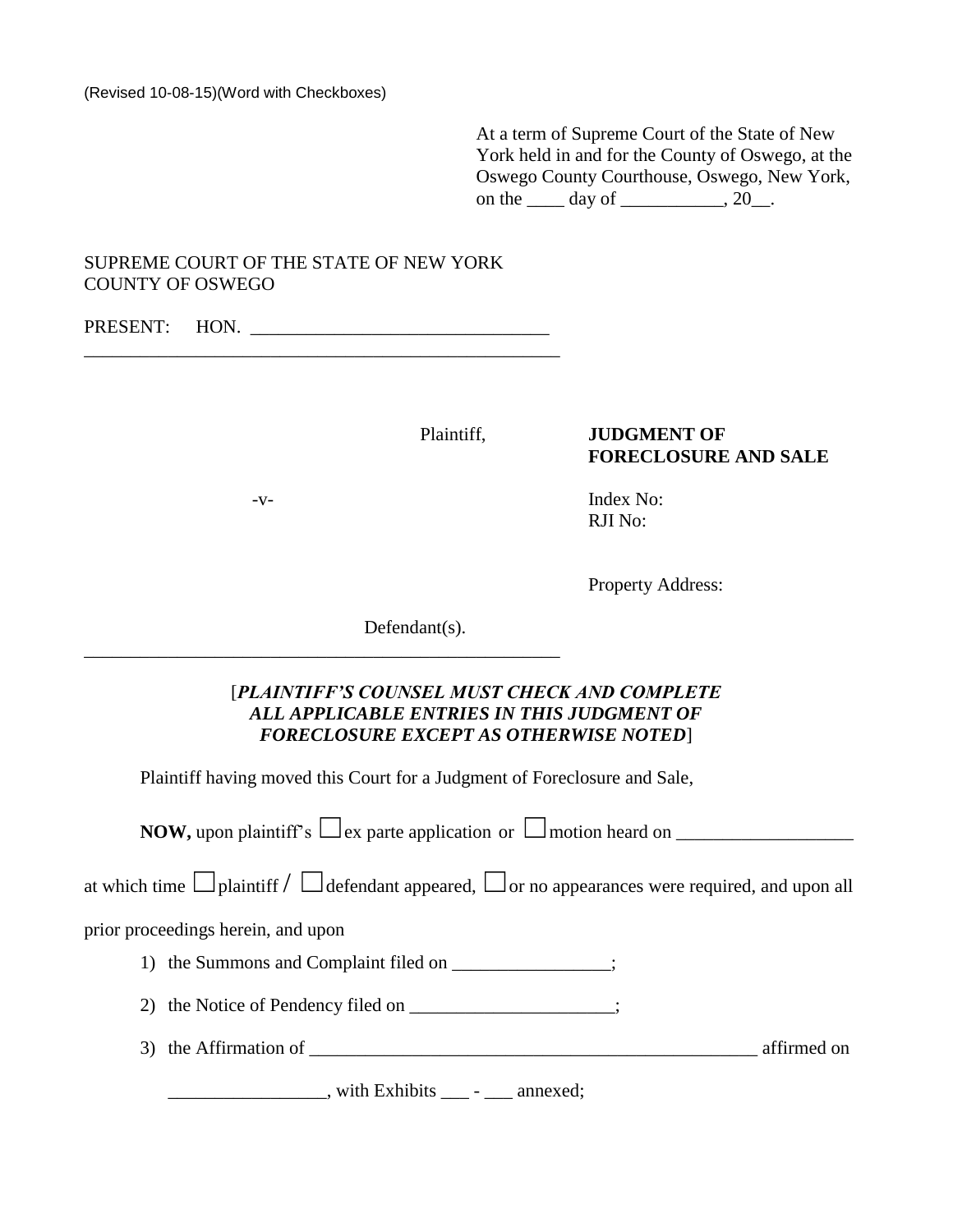| Exhibits ____ - _____ annexed;                                                                           |                                         |  |
|----------------------------------------------------------------------------------------------------------|-----------------------------------------|--|
|                                                                                                          |                                         |  |
| by which Report it appears that the sum of \$__________________ was due as of ______________,            |                                         |  |
| and the mortgaged premises should be sold in                                                             |                                         |  |
| $\Box$ one parcel or $\Box$                                                                              |                                         |  |
| 6) proof of service upon all parties entitled to notice of this application for a Judgment of            |                                         |  |
| Foreclosure and Sale:                                                                                    |                                         |  |
|                                                                                                          |                                         |  |
| it is hereby                                                                                             |                                         |  |
|                                                                                                          | <b>Ratification of Referee's Report</b> |  |
| ORDERED, ADJUDGED and DECREED that to the extent provided for herein the Report of                       |                                         |  |
|                                                                                                          |                                         |  |
| hereby is ratified and confirmed; and it is further                                                      |                                         |  |
|                                                                                                          | <b>Sale Instructions</b>                |  |
| <b>ORDERED, ADJUDGED and DECREED</b> that the above-described mortgaged premises, or                     |                                         |  |
| such part thereof as may be sufficient to discharge the mortgage debt, the expenses of the sale, and the |                                         |  |
| costs of this action as provided by the Real Property Actions and Proceedings Law, be sold in            |                                         |  |
|                                                                                                          |                                         |  |
| on the First Floor, North Lobby of the Oswego County Courthouse, 25 East Oneida Street, Oswego,          |                                         |  |

New York in the public meeting area located behind the security desk in the First Floor North Lobby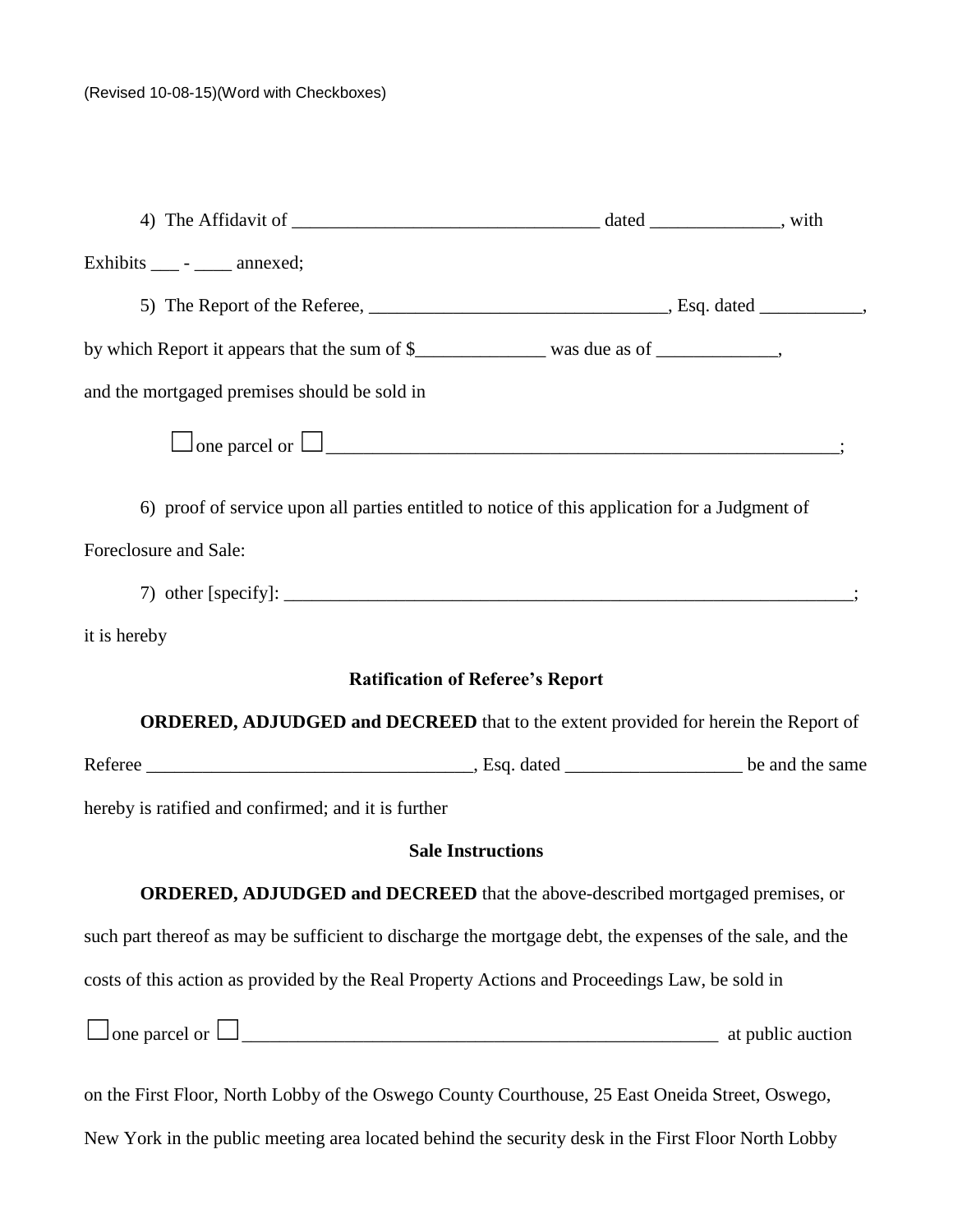under the direction of the Referee who is appointed herein for that purpose, and the Referee shall set the date of sale and give public notice of the time and place of sale in accordance with RPAPL §231 in

the state  $\mathbf{r}$  and  $\mathbf{r}$  and  $\mathbf{r}$  and  $\mathbf{r}$ 

# **[***The Court Will Initial the Applicable Provision Below***]**

the Referee shall conduct the foreclosure sale within 90 days of entry of this Judgment of Foreclosure;

☐ the Referee shall conduct the foreclosure sale on or before \_\_\_\_\_\_\_\_\_\_\_\_\_\_\_\_\_\_\_\_\_;

and it is further

# **Initial Bid Instructions**

**ORDERED, ADJUDGED and DECREED** that the Referee shall accept at such sale the highest bid offered by a bidder who shall be identified upon the court record and shall require that such successful bidder immediately execute Terms of Sale for the purchase of the premises and pay to the Referee, in cash or certified or bank check, ten percent (10%) of the sum bid, unless the successful bidder is the plaintiff in which case no deposit against the purchase price shall be required; and it is further

## **Subsequent Bid Instructions**

**ORDERED, ADJUDGED and DECREED** that in the event the first successful bidder fails to execute the Terms of Sale immediately following the bidding upon the subject premises or fails to immediately pay the ten percent (10%) deposit as required, the premises shall immediately and on the same day be reoffered at auction; and it is further

## **Closing of Title**

**ORDERED, ADJUDGED and DECREED** that the closing of title shall take place at the office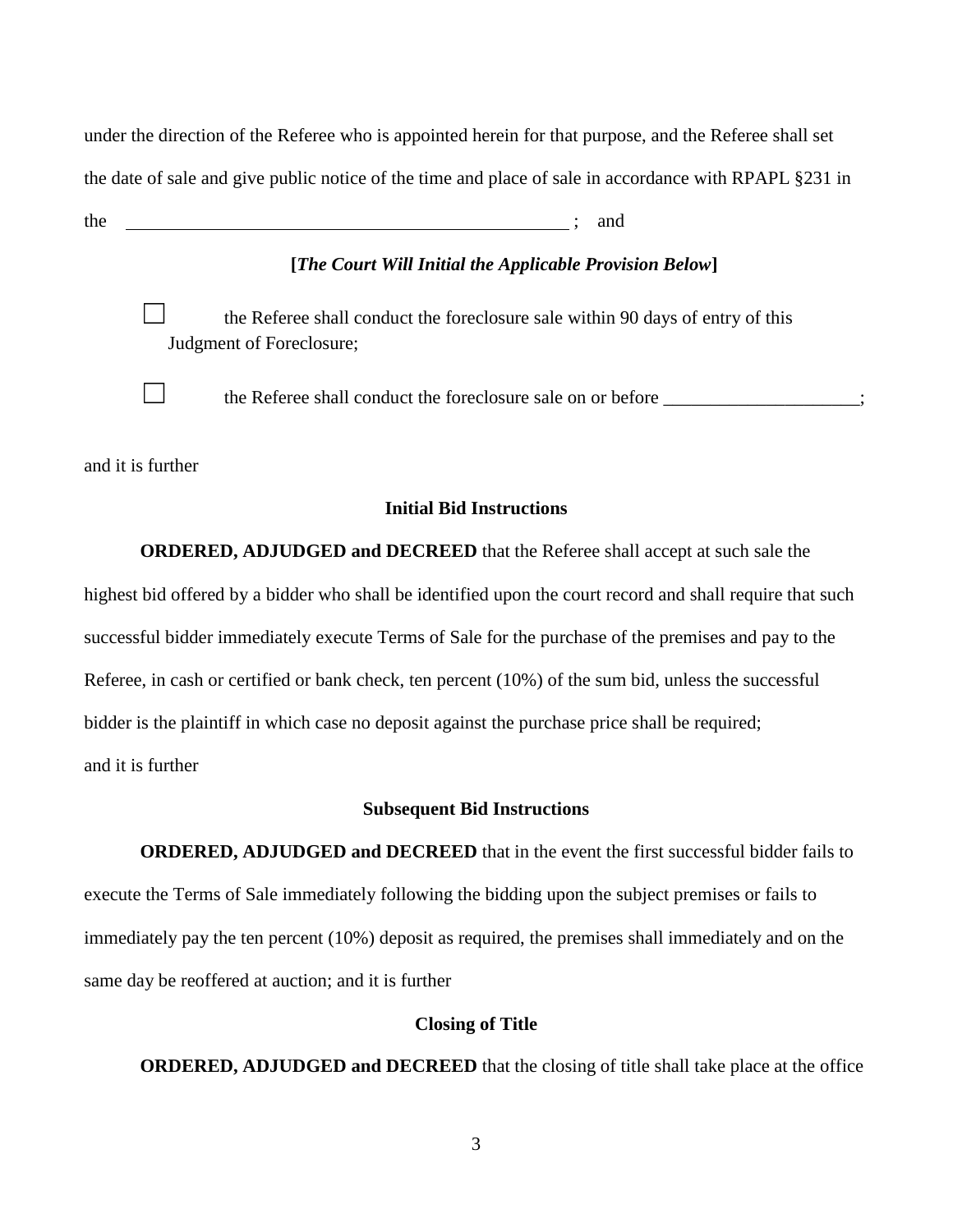of the Referee or at such other location as the Referee shall determine and the closing of title and filing of the Referee's deed shall be made within forty-five (45) days after such sale unless otherwise stipulated to by all parties. The Referee shall transfer title only to the successful bidder at the auction. Any delay or adjournment of the closing date beyond forty-five (45) days may be stipulated to by the parties with the Referee's consent up to ninety (90) days from the date of sale. Any adjournment beyond ninety (90) days may be set only with approval of this Court; and it is further

## **Deposit of Funds**

**ORDERED, ADJUDGED and DECREED** that the Referee shall deposit all funds received pursuant to this Judgement of Foreclosure and Sale in the Referee's IOLA account; and it is further

#### **Payments from Funds**

**ORDERED, ADJUDGED and DECREED** that the Referee on receiving the proceeds of such sale shall cause to be paid promptly therefrom:

**FIRST:** The statutory fees and commissions of the Referee pursuant to CPLR §8003(b) in the amount of \$500.00. In the event a scheduled sale is cancelled or postponed by a person or entity other than the Referee, or the action is discontinued, pursuant to CPLR §8003(a) the plaintiff shall pay to the Referee the sum of \$350.00 for each adjournment or cancellation, and for any discontinuance. Such compensation may be recouped from the proceeds of sale as a cost to plaintiff. This Judgement of Foreclosure and Sale constitutes the necessary prior authorization for compensation as set forth herein. No compensation totaling in excess of \$750.00, including compensation authorized pursuant to CPLR §8003(a) for computation of the sum due to plaintiff, may be accepted by the Referee without Court approval and compliance with the provisions of 22 NYCRR §36.4.

**SECOND:** The reasonable expenses of the sale, including the cost of advertising as shown on

4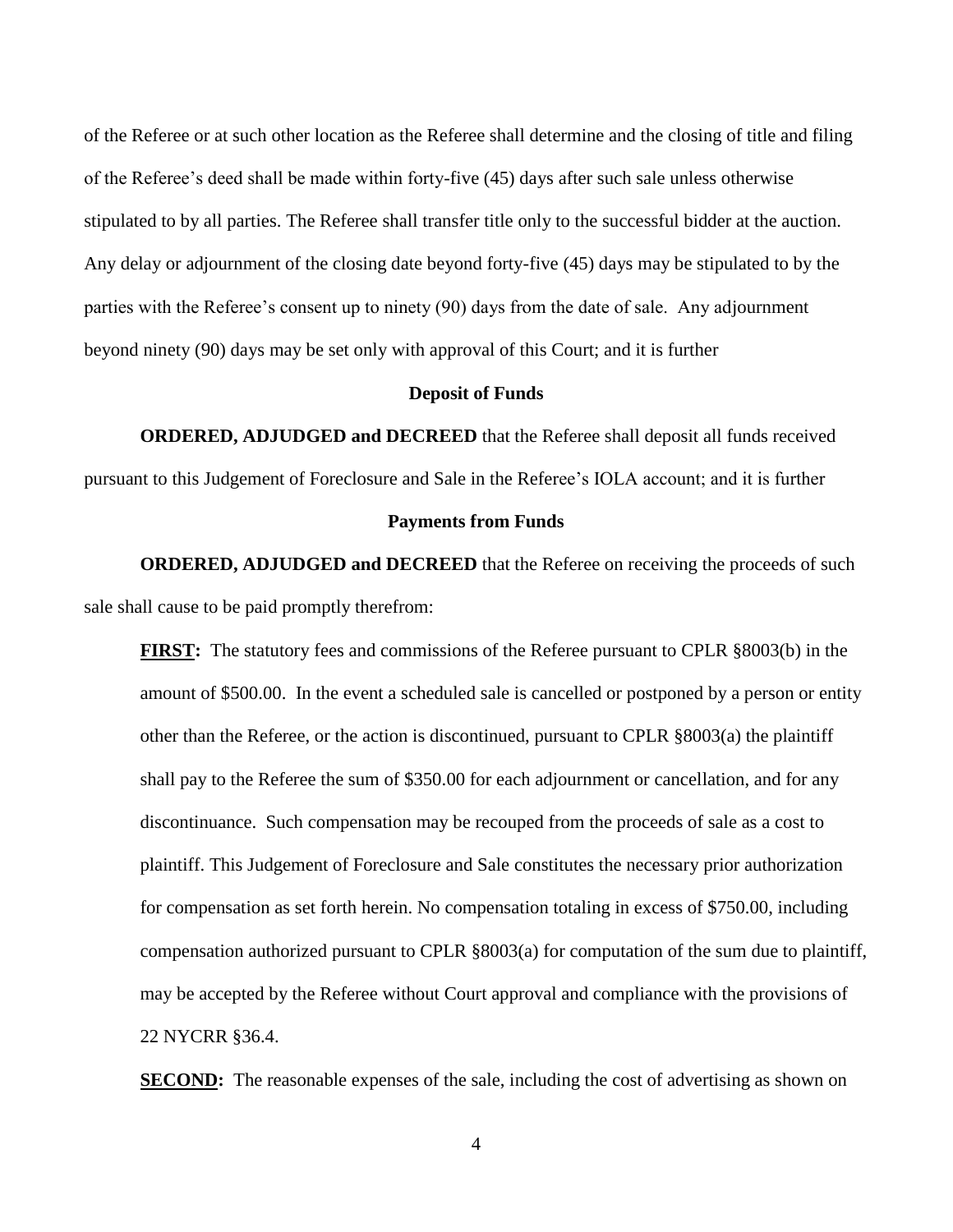the bills presented and certified by the Referee to be correct, copies of which shall be annexed to the Report of Sale**.** The Referee shall not be held responsible for the payment of penalties or fees pursuant to this appointment. The Purchaser shall hold the Referee harmless from any such penalties or fees assessed.

**THIRD:** Pursuant to RPAPL §1354 in accordance with their priority according to law, all taxes,

assessments, sewer rents, water rates and any other charges placed upon the premises by any

municipal authorities having priority over the foreclosed mortgage and which are liens on the

premises at the time of sale, with such interest or penalties that lawfully may have accrued

thereon to the date of payment.

**FOURTH:** as limited herein, to the plaintiff or its attorneys

- (a) **[***to be inserted by the Clerk***]** the sum of \$\_\_\_\_\_\_\_\_\_\_\_\_\_\_\_\_\_\_\_ for costs and disbursements in this action to be taxed by the Clerk, with interest from the date hereof;
- (b) the sum of \$\_\_\_\_\_\_\_\_\_\_\_\_\_\_\_\_\_\_\_, the amount reported by the Referee and/or approved by the Court as due, together with interest thereon pursuant to the terms of the Note from the state to which the date to which interest was calculated in the Report of the Referee through the date of entry of this Judgment of Foreclosure and Sale, and thereafter at the statutory postjudgment rate to the date of transfer of title, or so much thereof as the purchase money of the mortgaged premises will pay of the same;
- (c) **[***to be inserted by the Court***]** the sum of \$\_\_\_\_\_\_\_\_\_\_\_\_\_\_\_\_\_\_\_ hereby awarded to the plaintiff as reasonable legal fees as provided for in the Mortgage;
- (d) the amount of any advances provided for in the Note and Mortgage that plaintiff may have made for taxes and insurance, and amounts due to prior mortgagors, upon presentation to the Referee of receipts for these expenditures;
- (e) the amount of any advances provided for in the Note and Mortgage that plaintiff reasonably may have made to maintain the premises pending consummation of the foreclosure sale upon presentation to the Referee of receipts for these expenditures.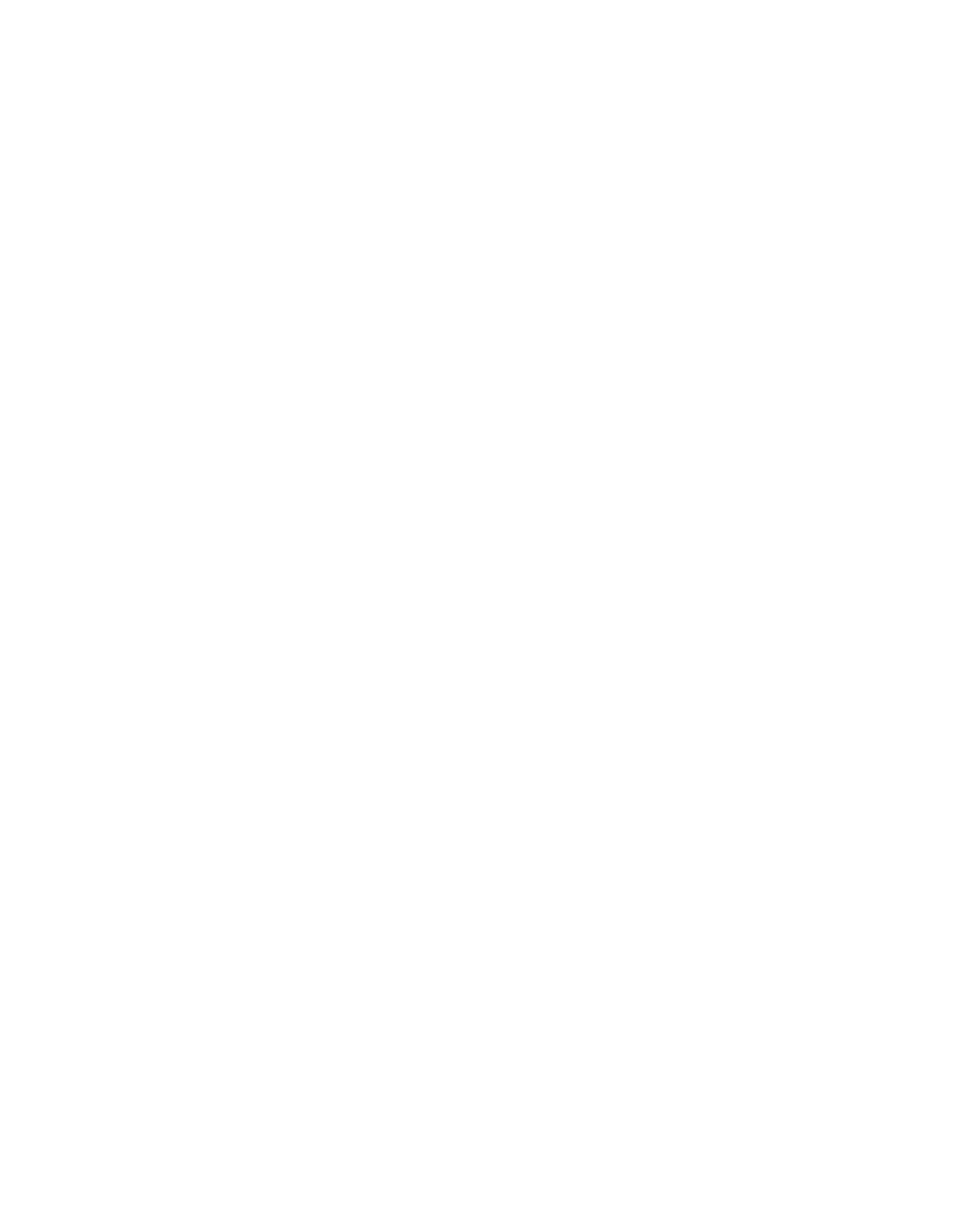Notwithstanding sub-paragraphs **FOURTH(b)** and **FOURTH(e)** above, plaintiff may recover interest for only ninety (90) days after the date of this Judgment of Foreclosure and Sale, and plaintiff may recover up to a maximum of only \$250.00 for any maintenance or premise preservation expenses after the date of this Judgment of Foreclosure; and it is further

#### **Report of Sale**

**ORDERED, ADJUDGED and DECREED** that the Referee shall timely file the Referee's Report of Sale and plaintiff shall timely move to confirm the Referee's Report of Sale pursuant to RPAPL §1355; and it is further

# **Plaintiff as Purchaser**

**ORDERED, ADJUDGED and DECREED** that in the event plaintiff purchases the mortgaged premises at the sale, the Referee shall not require the plaintiff to pay in cash the entire amount bid at the sale but shall execute and deliver to the plaintiff a deed of the premises sold upon payment to the Referee of the sum awarded under the above provisions marked "FIRST," "SECOND," and "THIRD," if such expenses were paid by the Referee, or in lieu of the payment of the last mentioned amounts, upon filing with the Referee receipts of the proper municipal authorities showing payment thereof. The balance of the amount bid, after deducting therefrom the aforementioned payments to the Referee shall be allowed to the plaintiff and applied by the Referee upon the amounts due to the plaintiff as specified in item marked "FOURTH." If upon applying the balance of the amount bid, there is a surplus over and above the amounts due to plaintiff, then upon delivery to plaintiff of the Referee's deed, plaintiff shall pay to the Referee the amount of such surplus, which amount shall be applied by the Referee, upon motion made pursuant to RPAPL §1351(3), and proof satisfactory to the Referee of the sums due thereon, to any subordinate mortgage duly recorded against the premises pursuant to RPAPL §1354(3), which payment shall be reported in the Referee's Report of Sale. Any surplus remaining after all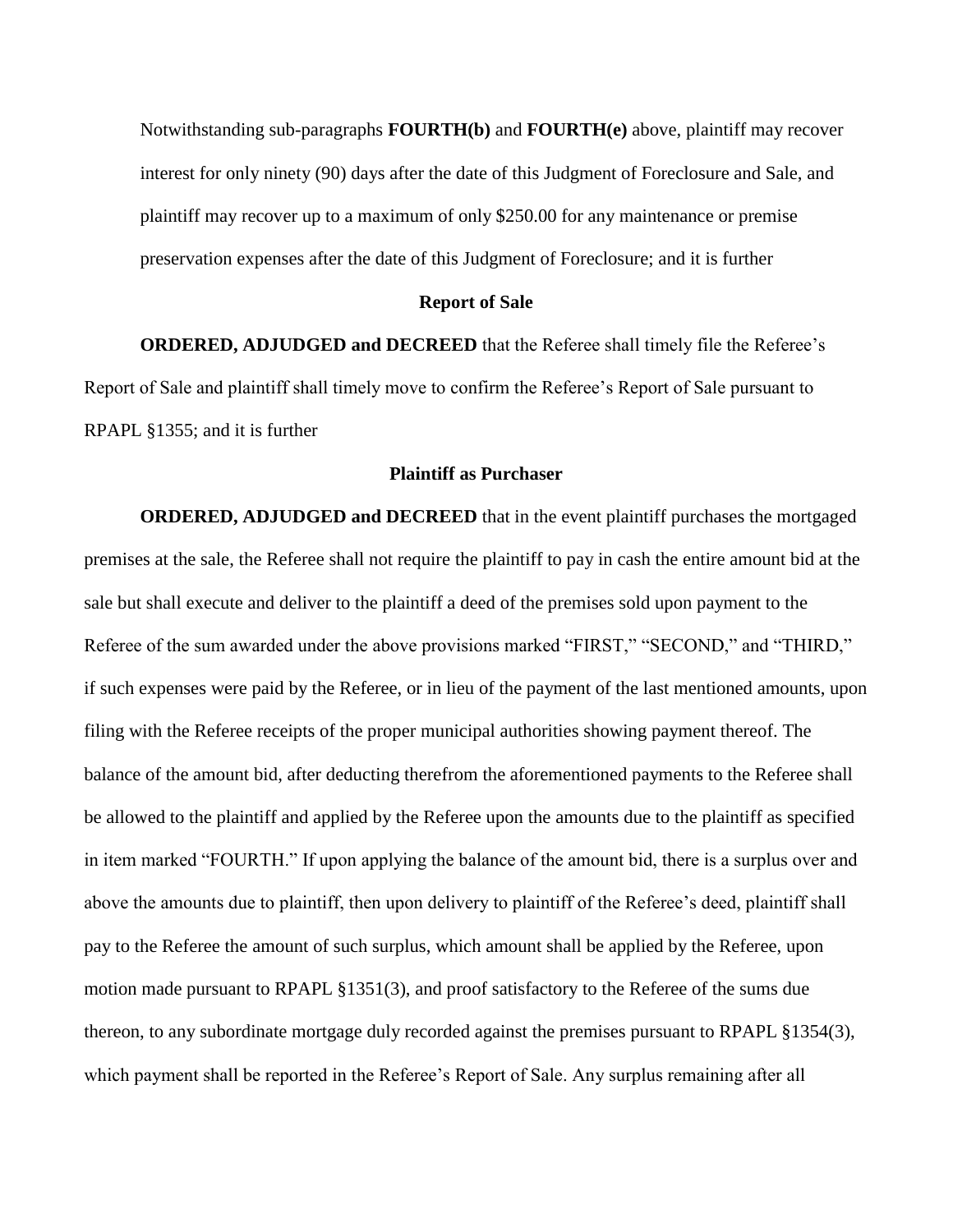payments as herein provided shall be deposited into Court in accordance with RPAPL §1354(4) and the Referee shall immediately give notice of such surplus to the owner of the mortgaged premises as identified by plaintiff at the time of the sale; and it is further

#### **Surplus Monies**

**ORDERED, ADJUDGED and DECREED** that the Referee shall take and file with the Referee's Report of Sale plaintiff's receipt(s) for the amounts paid as directed in item marked "FOURTH," and the Referee shall deposit the surplus monies, if any, with the Oswego County Treasurer, to the credit of this action, within five (5) days after receipt unless such period is deemed extended by the filing of an application for additional compensation, to be withdrawn only upon order of this Court; and the Referee shall make the Referee's Report of Sale under oath showing the disposition of the proceeds of the sale accompanied by the vouchers of the person(s) to whom payment was made and file it in the Oswego County Clerk's Office within thirty (30) days after completing the sale and executing the proper conveyance to the purchaser or within thirty (30) days of a decision of this Court with respect to any application for additional compensation; and it is further

# **Foreclosure Action Surplus Monies Form**

**ORDERED, ADJUDGED and DECREED** that the Referee shall complete the Foreclosure Action Surplus Monies Form and file it in the Oswego County Clerk's Office and deliver a copy to the Court within thirty (30) days of the foreclosure sale; and it is further

## **Deficiency Judgment Application**

**ORDERED, ADJUDGED and DECREED** that if the proceeds of the sale are insufficient to pay the amount reported by the Referee as due to plaintiff, the plaintiff may apply to the Court to recover the whole or such part of the deficiency as prescribed by RPAPL §1371; and it is further

8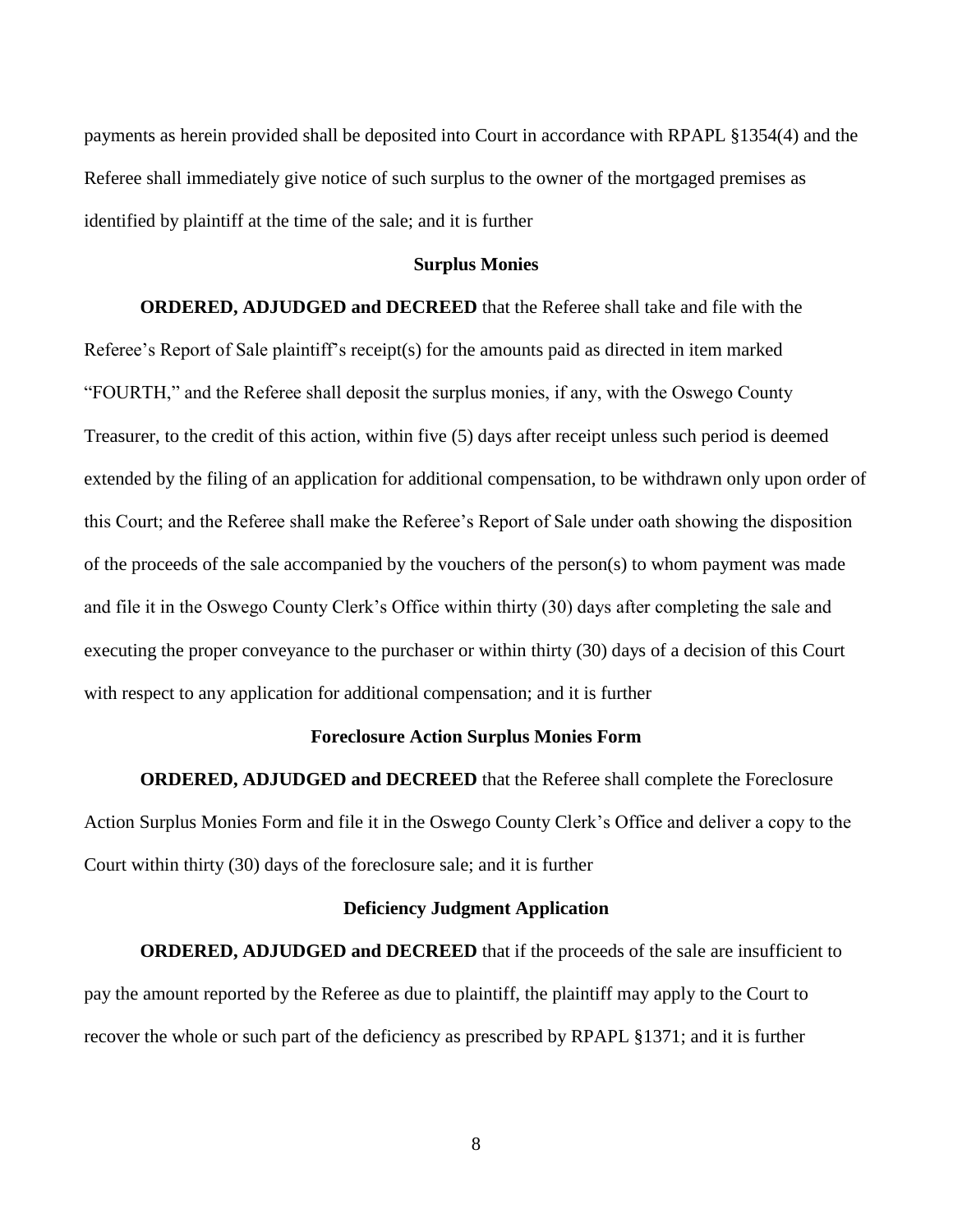### **Possession**

**ORDERED, ADJUDGED and DECREED** that the purchaser(s) at the foreclosure sale be let into possession of the premises on production of the Referee's deed; and it is further

#### **Claims Barred**

**ORDERED, ADJUDGED and DECREED** that the defendant(s) in this action, and all persons claiming under any of them after the filing of the Notice of Pendency of this action, be and hereby forever are barred and foreclosed of all right, claim, lien, title, interest and equity of redemption in the mortgaged premises and each and every part thereof; and it is further

# **Conditions of Sale**

**ORDERED, ADJUDGED and DECREED** that the premises be sold in "as is" physical order and condition on the day of sale, subject to any state of facts that an inspection of the premises would disclose, any state of facts that an accurate survey of the premises would show, any covenants, restrictions, declarations, reservations, easements, right of way and public utility agreements of record, any building and zoning ordinances of the municipality in which the mortgaged premises are located and possible violations of same, any rights of tenants or persons in possession of the subject premises, prior liens of record, if any, except those liens addressed in RPAPL §1354, and any equity of redemption of the United States of America to redeem the premises within one hundred twenty (120) days from the date of sale. Risk of loss shall not pass to purchaser until closing of title; and it is further

### **Referee Qualification**

**ORDERED, ADJUDGED and DECREED** that by accepting this appointment, the Referee certifies that he/she is in compliance with Part 36 of the Rules of the Chief Judge including but not limited to 22 NYCRR §36.2(c) ("Disqualifications from appointment) and 22 NYCRR §36.2(d) ("Limitations on appointments based upon compensation"); and it is further

# **Service of Judgment of Foreclosure and Sale**